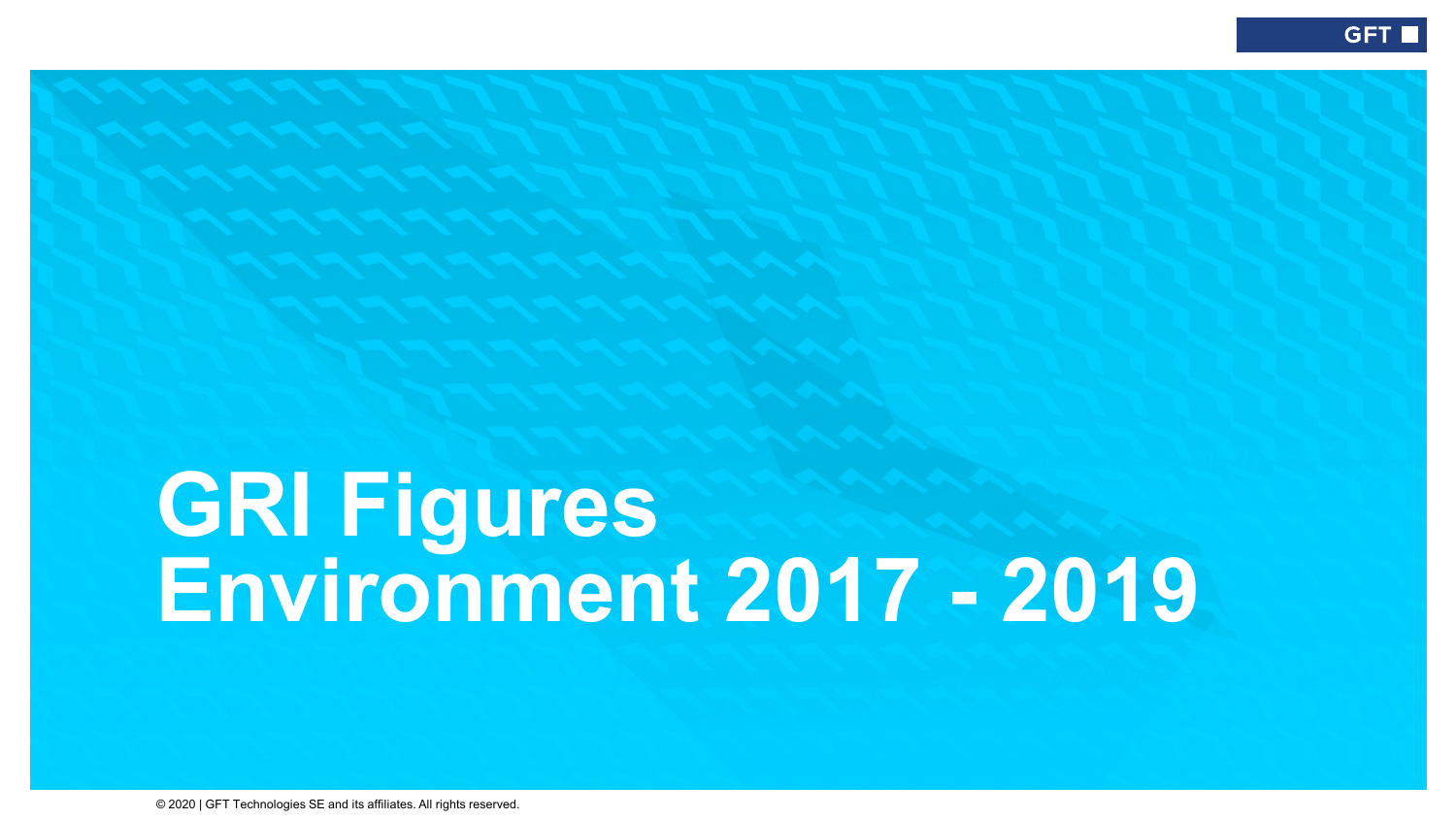## **Energy consumption within the organization: GRI SRS 302-1 (2016)\***

|                                          | in         | 2019       | 2018       | 2017      |
|------------------------------------------|------------|------------|------------|-----------|
| Scope 1                                  |            |            |            |           |
| Natural gas consumption                  | <b>kWh</b> | 890,617    | 882.945    |           |
| Diesel consumption (generators/machines) | <b>kWh</b> | 128,653    | 488,040    |           |
| Fleet fuel consumption                   | <b>kWh</b> | 2.699.104  | 3.729.982  |           |
| Scope 2                                  |            |            |            |           |
| Electricity consumption                  | <b>kWh</b> | 6.988.635  | 7.459.647  | 7.116.959 |
| <b>Total energy consumption</b>          | kWh        | 11,737,888 | 11,529,737 |           |





\* The data was determined for the 5 largest GFT Group companies (Brazil, Germany, Italy, Poland, Spain). They represent > 80% of the GFT workforce.

**gft.com**

**GFT**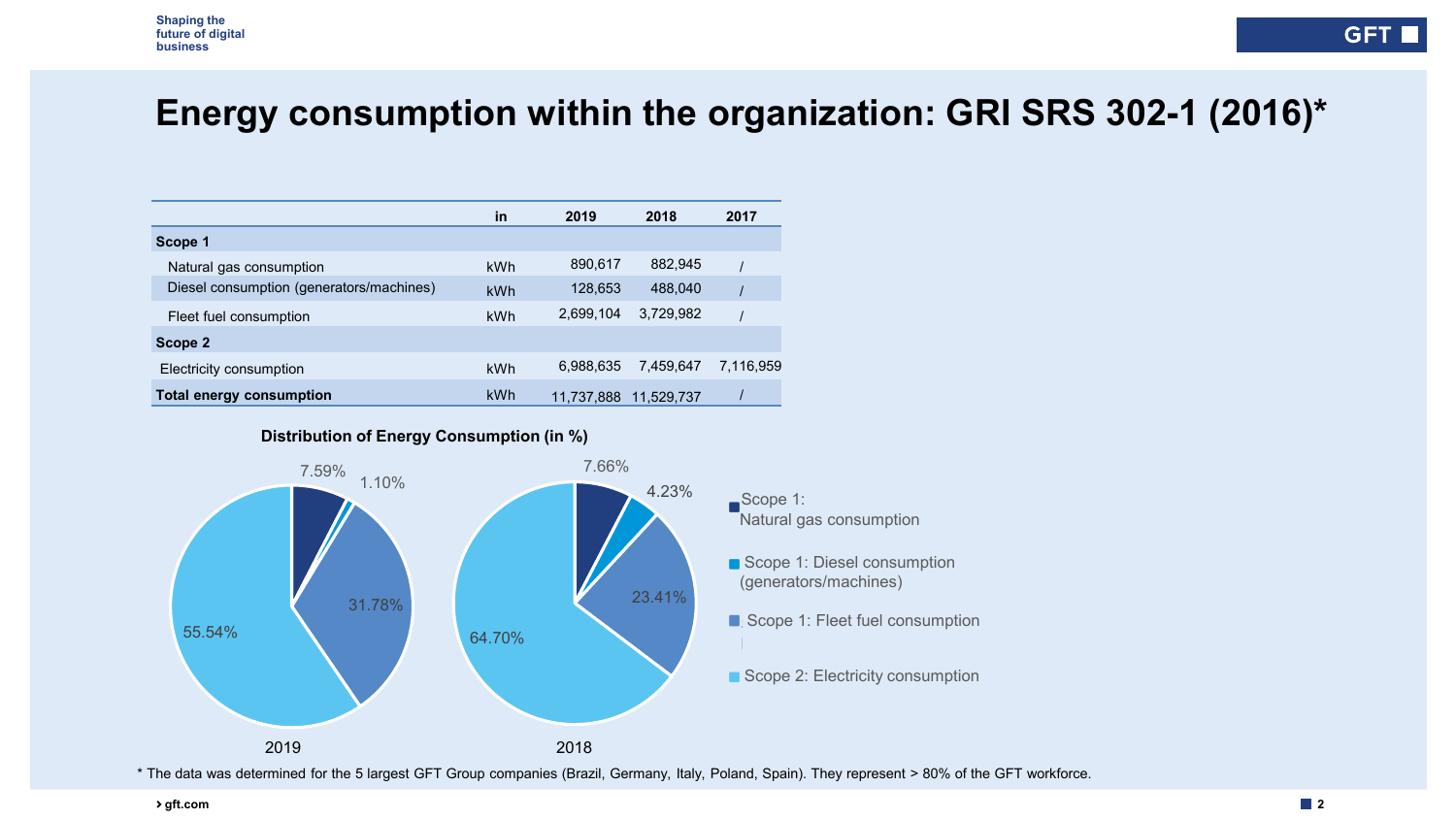## **Emissions**

| GRI SRS 305-1: Direct GHG-Emissions (Scope 1)*   GRI SRS 305-2: Indirect GHG-Emissions (Scope 2)* |  |  |  |  |  |
|---------------------------------------------------------------------------------------------------|--|--|--|--|--|
|---------------------------------------------------------------------------------------------------|--|--|--|--|--|

|                             | 2019  | 2018  | 2017  |
|-----------------------------|-------|-------|-------|
| Scope 1                     | 1.197 | 1.023 |       |
| Scope 2 (marked-based)      | 1.850 | 2.295 |       |
| Scope 2 (location-based)    | 2.034 | 2.739 |       |
| <b>Total</b>                |       |       | 3.751 |
| <b>Total market-based</b>   | 3.047 | 3.318 |       |
| <b>Total location-based</b> | 3.232 | 3.762 |       |
|                             |       |       |       |

Since 2018, the calculation complies with the requirements of the Greenhouse [Gas Protocol \(GHG Protocol\),](https://ghgprotocol.org/corporate-standard) accounting standard for greenhouse gas emissions, using DEFRA emission factors for direct emissions. To define the organisational boundaries, we follow the operational control approach.

No standard was used for the 2017 calculation. The conversion into CO2 equivalents was carried out using the CO2 calculator from [klimaneutral-handeln.de](https://www.klimaneutral-handeln.de/php/kompens-berechnen.php#rechner)

\* The data was determined for the 5 largest GFT Group companies (Brazil, Germany, Italy, Poland, Spain). They represent > 80% of the GFT workforce.